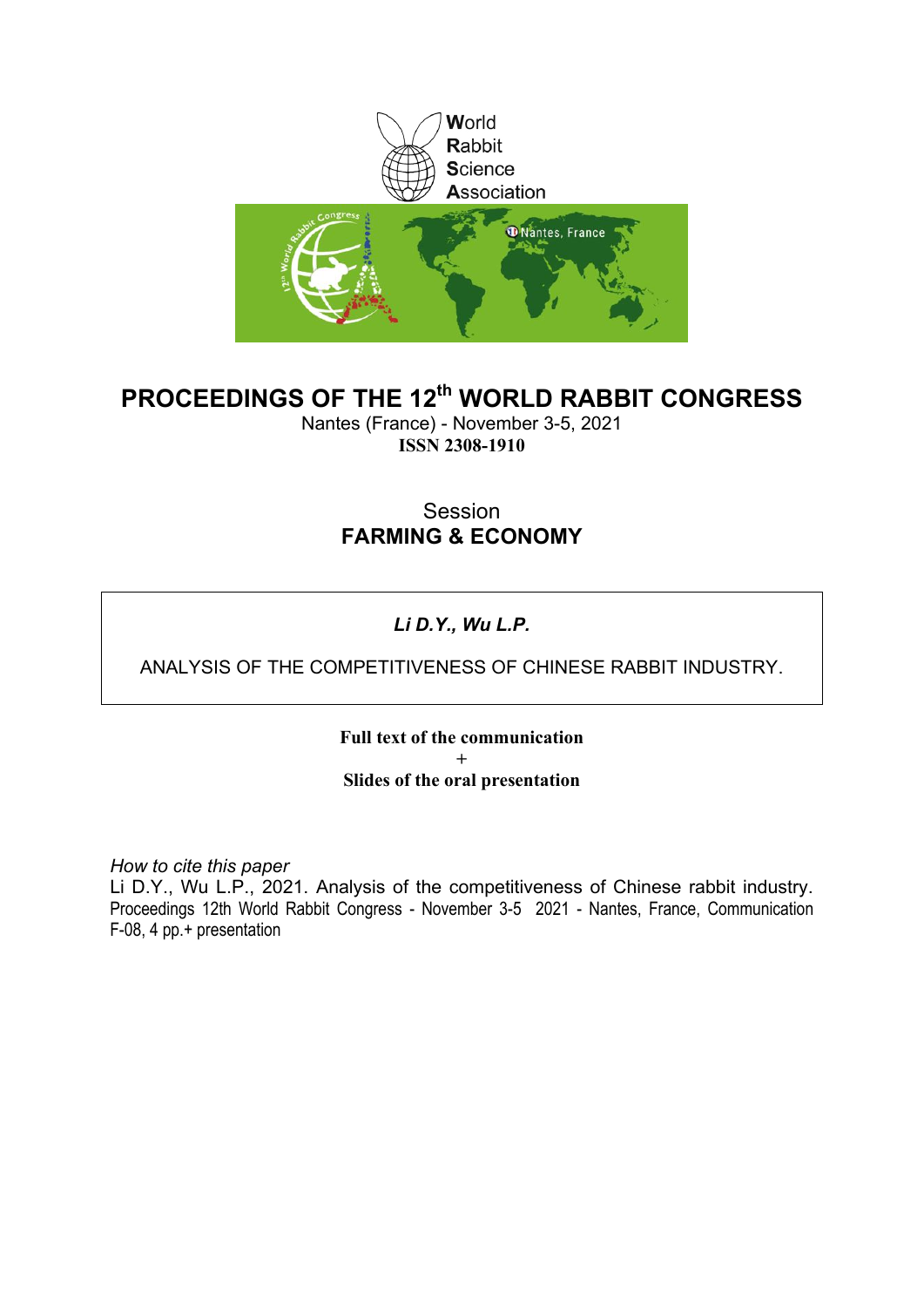#### **ANALYSIS OF THE COMPETITIVENESS OF CHINESE RABBIT INDUSTRY**

#### **Li D.Y., Wu L.P.\***

College of Economics and Management, China Agricultural University, 17 Qinghua Donglu, Haidian District, 100083, Beijing, People's Republic of China \*Corresponding author: wulp@cau.edu.cn

#### **ABSTRACT**

This paper analyzes the competitiveness of Chinese rabbit industry since 2000 from both China domestic and global perspectives. From domestic view, we mainly study the comparative advantages, production trend and consumption potential of rabbit products, and from global perspective, the indicators such as international market share, Revealed Comparative Advantage (RCA) and Trade Competitiveness Index are used to measure the competitiveness in international market. It is found that in the domestic market, rabbit products have comparative advantages with good performance, rapid growth in output and great consumption potential. In the international market, the competitiveness of Chinese rabbit industry is strong, but in recent years, its advantage has weakened because of the competition from other countries. In general, the competitiveness of Chinese rabbit industry is strong in both China and world markets.

**Key words**: Rabbit industry, Competitiveness, Comparative advantage

#### **INTRODUCTION**

China is the origin and prosperity center of rabbit family, which has a long history of rabbit breeding. After the reform and opening up, rabbit industry in China has been developing well. The annual average rabbit meat production from 1961 to 1985 was less than 60,000 tons, accounting for only 7% of the world's share, annual growth rate is 7.22%. However, in 2017 the rabbit meat production exceeded 900,000 tons, the annual growth rate from 1986-2017 reaches 8.51%. In 2017, rabbit meat output in China accounted for 62.9% of the world's total rabbit meat production, ranking first in the world.

However, in past several years the development of rabbit industry in China has been stagnating, which is facing adjustment and gradual recovery, and the international trade situation is not optimistic. Therefore, whether Chinese rabbit industry still has advantages in both domestic and international markets, and how competitive the rabbit industry is need to be further studied.

Previous studies mainly analyzed the competitiveness of Chinese rabbit industry either from domestic aspect or international aspect (Ju and Wu, 2013; Luo and Wu, 2019). Therefore, the objective of this paper is to comprehensively consider the domestic and international market, and systematically analyze the competitiveness of Chinese rabbit industry.

#### **MATERIALS AND METHODS**

#### **Measurement of competitiveness**

In China, the breeding scale of meat rabbit accounts for 80% of the total, while angora rabbit, rex rabbit and pet rabbits account for 20%. Therefore, this article will focus on meat rabbits. For the domestic market competitiveness of meat rabbit we mainly analyze the comparative advantages, production trend and consumption potential of rabbit meat. For international market competitiveness, we will mainly study rabbit meat because China has been a major rabbit meat exporter. Following indexes like *International Market Share (IMS)*, *Revealed Comparative Advantage (RCA)* and *Trade*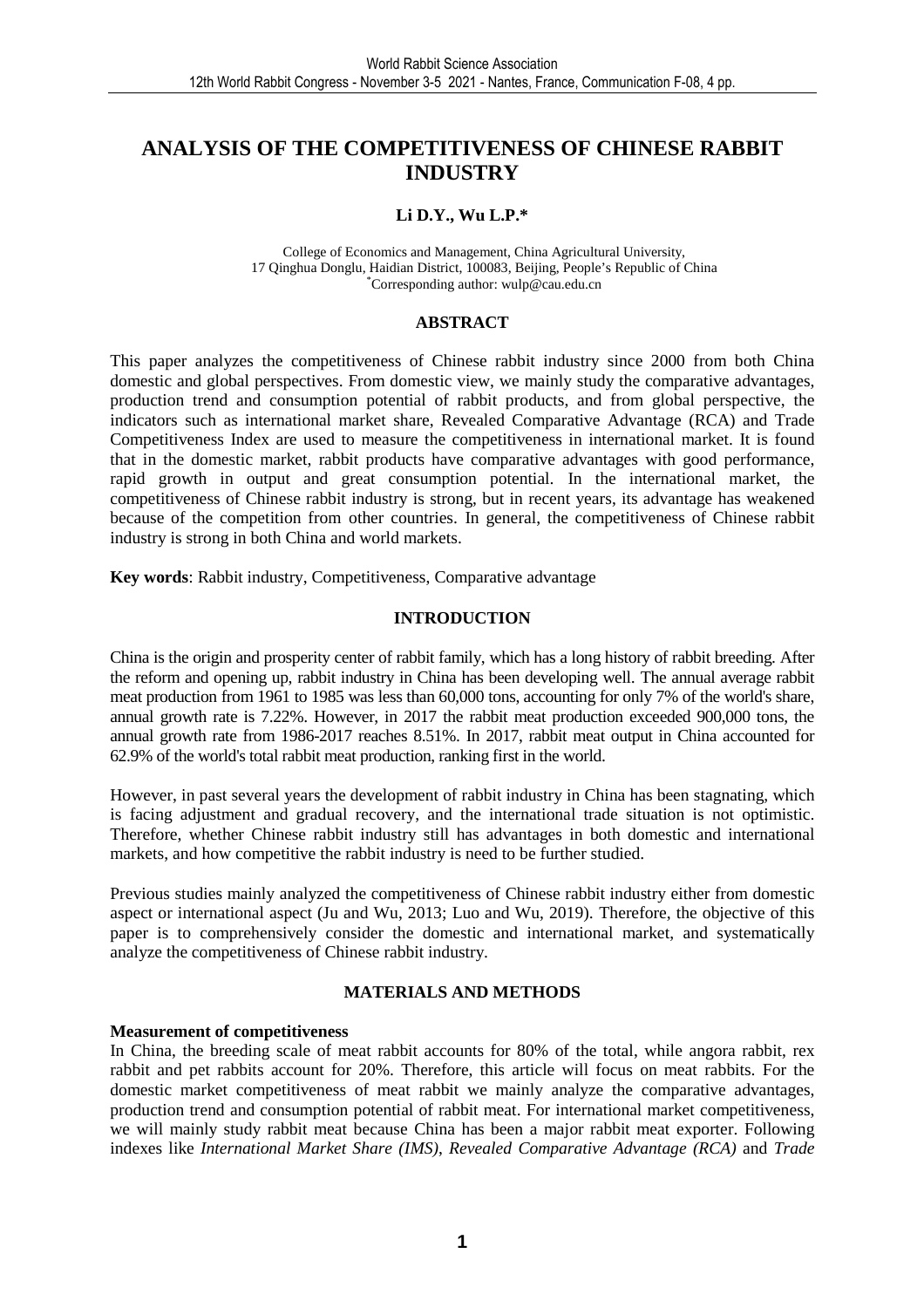*Competitiveness (TC)* will be applied to measure the international competitiveness of China's rabbit industry.

#### *International market share (IMS)*

IMS refers to the share of a country's product exports in the world's total exports of that product (Markusen,1992; Di Angzhao,1992). The formula is:<br> $IMS_i = \frac{X_i}{X_{\cdots}} \times 100\%$ 

where  $\overline{MS_i}$  represents the international market share of product  $\overline{i}$ ,  $\overline{X_i}$  represents the export volume of the country, and  $X_w$  represents the total export volume of the world.

#### *Revealed comparative advantage index (RCA)*

RCA refers to the proportion of the export value of a certain commodity in a country's total commodity exports divided by the share of the world's total export value of such commodity in the world's total export value of all commodities (Balassa Bela,1965). The function is given by:

$$
RCA_{ij} = \frac{\frac{X_{ij}}{X_{wf}}}{\frac{X_{wf}}{X_{wt}}}
$$

where  $RCA_{ij}$  represents the revealed comparative advantage index of *i* commodity in country *i*,  $X_{ij}$ is the export value of  $\vec{l}$  commodity in country  $\vec{l}$ ,  $\vec{l}$ ,  $\vec{l}$  is the total export value of all commodities in country  $i$ .  $X_{wf}$  is the total export value of  $j$  commodity in the world,  $X_{wt}$  is the total export value of all commodities in the world. If  $RCA_{ij} > 1$ , it means that *i* commodity in country *i* has a revealed comparative advantage, otherwise it is not.

#### *Trade competitiveness index (TC)*

TC can indicate whether a product is net import or net export, and the relative size of the net import or net export, thus reflecting whether a certain product has competitive advantage or not and its degree (Peter Drysdale,1969; Kojima,1964). The formula is as follow:

$$
TC_{ij} = \frac{X_{ij} - M_{ij}}{X_{ij} + M_{ij}}
$$

where  $T\overline{C_{ij}}$  is the trade competitiveness index,  $X_{ij}$  and  $M_{ij}$  represent the export volume and import volume of the product  $\mathbf{i}$ . The closer  $T\mathcal{C}_{ij}$  is to 1, the more internationally competitive the product  $\mathbf{i}$  is. The closer  $TC_{ij}$  is to -1, the less the international competitiveness of  $i$  product.

#### **RESULTS AND DISCUSSION**

#### **Domestic competitiveness analysis**

In terms of the performance of rabbit meat, compared with other meats such as pork, beef, mutton and chicken, rabbit meat is a high-quality animal food, which has the characteristics of "three highs and three lows", which is high essential amino acids, high protein and high digestibility, low fat, low cholesterol and low energy. It can ensure the nutrition required by the human body without causing diseases such as obesity, hypertension and arteriosclerosis. The main nutritional content is shown in Table 1.

| $-$ , $-$ , $-$ , $-$ , $-$ , $-$ , $-$ , $-$ , $-$ , $-$ , $-$ , $-$ , $-$ , $-$ , $-$ , $-$ , $-$ , $-$ , $-$ , $-$ , $-$ , $-$ , $-$ , $-$ , $-$ , $-$ , $-$ , $-$ , $-$ , $-$ , $-$ , $-$ , $-$ , $-$ , $-$ , $-$ , $-$ , |        |      |      |        |         |                          |        |      |      |        |                |
|-------------------------------------------------------------------------------------------------------------------------------------------------------------------------------------------------------------------------------|--------|------|------|--------|---------|--------------------------|--------|------|------|--------|----------------|
| Three highs                                                                                                                                                                                                                   | Rabbit | Pork | Beef | Mutton | Chicken | Three lows               | Rabbit | Pork | Beef | Mutton | <b>Thicken</b> |
| Lysine $(\%)$                                                                                                                                                                                                                 | 9.60   | 3.70 | 8.00 | 8.70   | 8.40    | Fat $(\%)$               | 9.76   | 26.7 | 15.9 | 18.0   | 7.80           |
| Protein $(\%)$                                                                                                                                                                                                                | 21.4   | 15.5 | 20.1 | 16.4   | 19.5    | Cholesterol<br>(mg/100g) | 45.0   | 126  | 106  | 70.0   | $69 - 90$      |
| Digestibility<br>$(\%)$                                                                                                                                                                                                       | 85.0   | 75.0 | 55.0 | 68.0   | 50.0    | Energy<br>(kJ/kg)        | 676    | 1284 | 1255 | 1097   | 517            |

**Table 1:** Nutritional characteristics of major meat

Data source: Gu et al. (2014), Peng et al. (2004)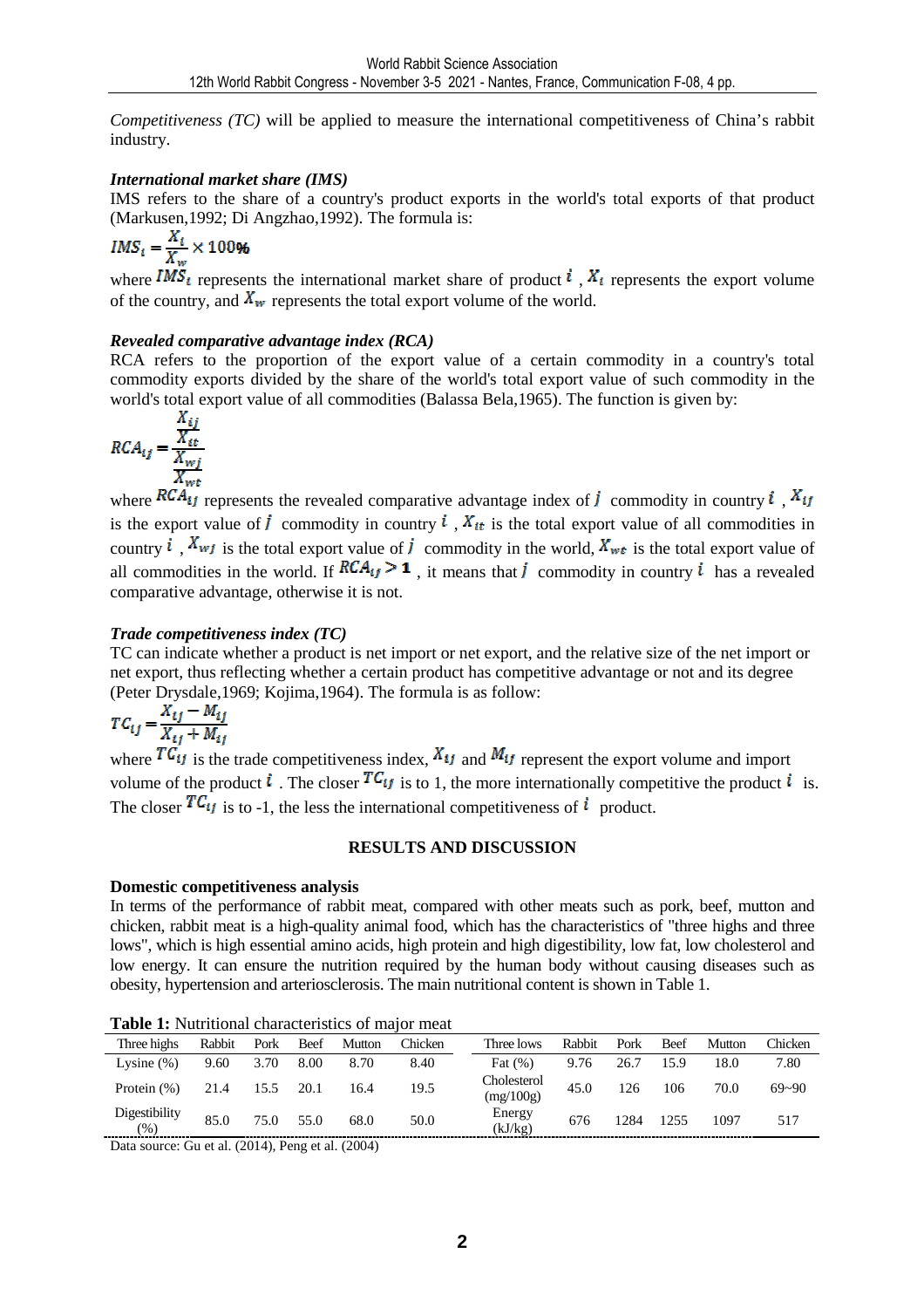From the perspective of production and consumption, the output of rabbit meat has grown rapidly and the consumption potential is large. From 2000 to 2017, the output of rabbit meat increased from 377,000 tons to 931,834 tons, with an average annual growth rate of 5.58%, which is much higher than other meats (Figure 1). At present, the average annual per capita consumption of rabbit meat in China is only 619g, which is far lower than those in Sichuan Province (around 4kg per year), the major region of rabbit raising in China. With the higher awareness of health of consumers and the development of market diversification, the production and consumption of rabbit meat will continuously maintain a large increase.



#### **International competitiveness analysis**

From the *International Market Share* (Figure 2), the international competitiveness of Chinese rabbit meat is strong. From 2000 to 2017, the overall market share of Chinese rabbit meat showed a trend of first decline then increase. At the beginning of the 21st century, Chinese rabbit meat market share was very high, reaching 46.4% in 2001, and it began to decline in 2002, with the lowest point being 13.5% in 2003. In recent years, the share of Chinese rabbit meat has fluctuated continuously, with an average of 24.6% from 2011 to 2017. Compared with other major rabbit meat exporters in global markets, although the market share of China has declined, the average annual share since the 21st century is still up to 26.0%, which

ranks among the top in the world.

From the *Revealed Comparative Advantage*  index (Table 2), the RCAs of Chinese rabbit meat continue to fluctuate, showing an overall downward trend, with an average annual rate of 2.56, indicating that although Chinese rabbit meat has strong international competitiveness, its advantage is diminishing. In order to be more practical, we also replace the export value of China and the world with meat export value of China and the world respectively. After data conversion, the RCA index of Chinese rabbit meat increased, showing an overall upward trend. This means that, compared with other meat products, Chinese rabbit meat still has strong comparative advantages in global markets continuously.

|      | <b>Tuble 2.</b> Revealed comparative advantage much of rabolt meat in China |              |      |                       |            |
|------|-----------------------------------------------------------------------------|--------------|------|-----------------------|------------|
| Year | RCA (all commodities)                                                       | $RCA$ (meat) | Year | RCA (all commodities) | RCA (meat) |
| 2000 | 8.35                                                                        | 16.6         | 2009 | 2.70                  | 28.8       |
| 2001 | 7.60                                                                        | 15.6         | 2010 | 2.41                  | 23.6       |
| 2002 | 2.34                                                                        | 7.04         | 2011 | 1.96                  | 21.9       |
| 2003 | 0.92                                                                        | 3.82         | 2012 | 2.25                  | 29.8       |
| 2004 | 0.97                                                                        | 4.85         | 2013 | 1.98                  | 28.4       |
| 2005 | 1.76                                                                        | 10.7         | 2014 | 2.35                  | 31.6       |
| 2006 | 1.84                                                                        | 12.9         | 2015 | 1.53                  | 22.4       |
| 2007 | 1.98                                                                        | 18.1         | 2016 | 1.28                  | 20.9       |
| 2008 | 2.24                                                                        | 24.0         | 2017 | 1.64                  | 28.2       |

| Table 2: Revealed comparative advantage index of rabbit meat in China |
|-----------------------------------------------------------------------|
|-----------------------------------------------------------------------|

Data source: FAOSTAT, WITS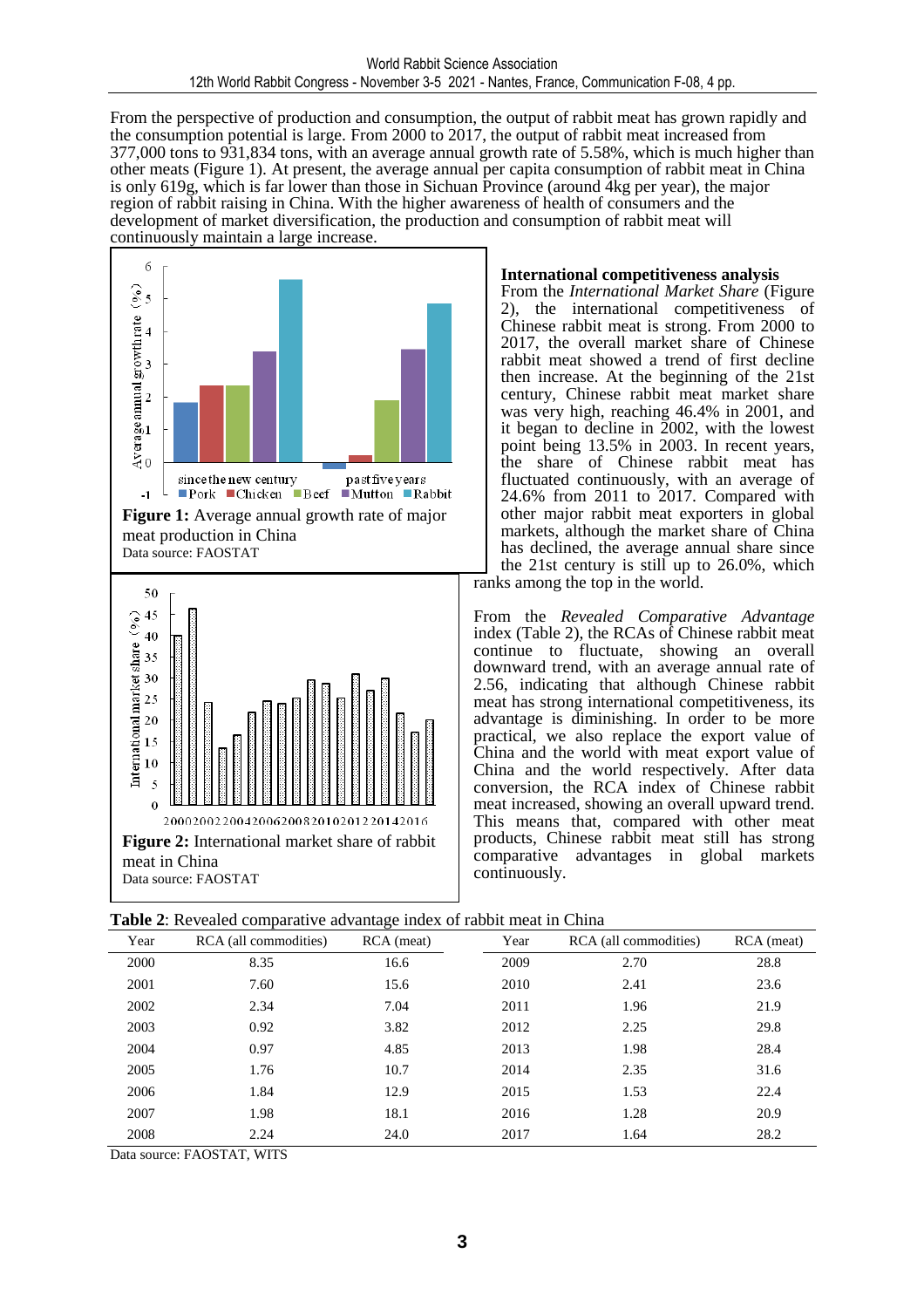From the *trade competitiveness* index (Table 3), Chinese rabbit meat trade has strong international competitiveness, but it faces fierce market competition. From 2000 to 2017, Chinese rabbit meat TC indexes averaged 0.99, which was very close to 1, indicating strong competitiveness. The TC index has shown a downward trend since 2013, indicating that the competitiveness of Chinese rabbit meat has been weakened. Compared with other rabbit meat exporting countries, the TC index of Argentina and Hungary are close to 1, which shows strong competition with China, and France and Spain also have certain competitiveness.

| year | Argentina | Belgium | China | France  | Hungary | Italy   | Netherlands | Spain |
|------|-----------|---------|-------|---------|---------|---------|-------------|-------|
| 2000 | 1.00      | $-0.22$ | 1.00  | $-0.16$ | 1.00    | $-0.32$ | $-0.12$     | 0.95  |
| 2001 | 0.99      | $-0.14$ | 1.00  | $-0.19$ | 1.00    | $-0.40$ | $-0.18$     | 0.76  |
| 2002 | 1.00      | $-0.24$ | 1.00  | 0.18    | 1.00    | $-0.13$ | $-0.05$     | 0.73  |
| 2003 | 1.00      | $-0.36$ | 0.99  | 0.25    | 1.00    | 0.40    | $-0.03$     | 0.78  |
| 2004 | 1.00      | $-0.20$ | 1.00  | 0.28    | 1.00    | 0.29    | $-0.41$     | 0.83  |
| 2005 | 0.99      | $-0.16$ | 0.99  | 0.18    | 1.00    | 0.04    | $-0.32$     | 0.62  |
| 2006 | 0.98      | $-0.09$ | 1.00  | 0.25    | 1.00    | $-0.01$ | $-0.10$     | 0.57  |
| 2007 | 0.99      | $-0.09$ | 1.00  | 0.24    | 1.00    | $-0.02$ | $-0.19$     | 0.63  |
| 2008 | 1.00      | $-0.05$ | 1.00  | 0.57    | 0.99    | $-0.24$ | $-0.62$     | 0.52  |
| 2009 | 1.00      | 0.00    | 1.00  | 0.53    | 1.00    | $-0.38$ | $-0.06$     | 0.56  |
| 2010 | 1.00      | $-0.02$ | 1.00  | 0.37    | 0.99    | $-0.47$ | 0.01        | 0.78  |
| 2011 | 1.00      | $-0.01$ | 1.00  | 0.49    | 0.99    | $-0.45$ | 0.07        | 0.78  |
| 2012 | 1.00      | 0.00    | 1.00  | 0.20    | 0.95    | $-0.45$ | 0.10        | 0.85  |
| 2013 | 1.00      | 0.07    | 0.98  | 0.39    | 0.94    | $-0.52$ | 0.02        | 0.84  |
| 2014 | 1.00      | $-0.02$ | 0.99  | 0.43    | 0.94    | $-0.47$ | 0.32        | 0.79  |
| 2015 | 1.00      | 0.01    | 0.99  | 0.33    | 1.00    | $-0.51$ | $-0.12$     | 0.90  |
| 2016 | 1.00      | $-0.05$ | 0.98  | 0.44    | 1.00    | $-0.38$ | $-0.04$     | 0.87  |
| 2017 | 1.00      | $-0.01$ | 0.95  | 0.51    | 0.99    | $-0.07$ | $-0.30$     | 0.79  |

**Table 3**: The trade competitiveness index of major rabbit exporting countries

Data source: FAOSTAT

#### **CONCLUSIONS**

Results show that in the domestic market, rabbit products have comparative advantages with good performance, rapid growth in output and great consumption potential. In the international market, generally the competitiveness of Chinese rabbit industry is very strong, but in recent years, its advantage has weakened because of the competition from Argentina, Hungary, France, Spain and other countries. In general, the competitiveness of Chinese rabbit industry is strong from both domestic and global views.

#### **ACKNOWLEDGEMENTS**

This research is funded by the China Rabbit Research System (CRRS), the authors would like to thank the CRRS for economic research support (CARS-43-F-1).

#### **REFERENCES**

Gu Z.L., Chen B.J., Huang Y.T., et al. 2014. Bottleneck analysis and Countermeasures of rabbit meat consumption market in China. *Chinese Journal of Rabbit Farming., 04, 27-30.*

Ju R. H., Wu L.P. 2013. Analysis of domestic rabbit industry competitiveness in China. *Chinese Journal of Rabbit Farming., 05,22-24.* 

Luo Y., Wu L.P. 2019. Evolution of the international competitiveness of china rabbit industry and its future development. *Journal of China Agricultural University., 12, 201-214.*

National Rabbit Industry Association CAAA. China Rabbit Research System. 2013. China rabbit industry development report: 1985-2010. *China Agricultural Press.*

Zhou S.Q., Zhou L., Wang X.R. 2004. Nutritional characteristics and health care function of rabbit meat. *Meat Industry., 12, 44-45.*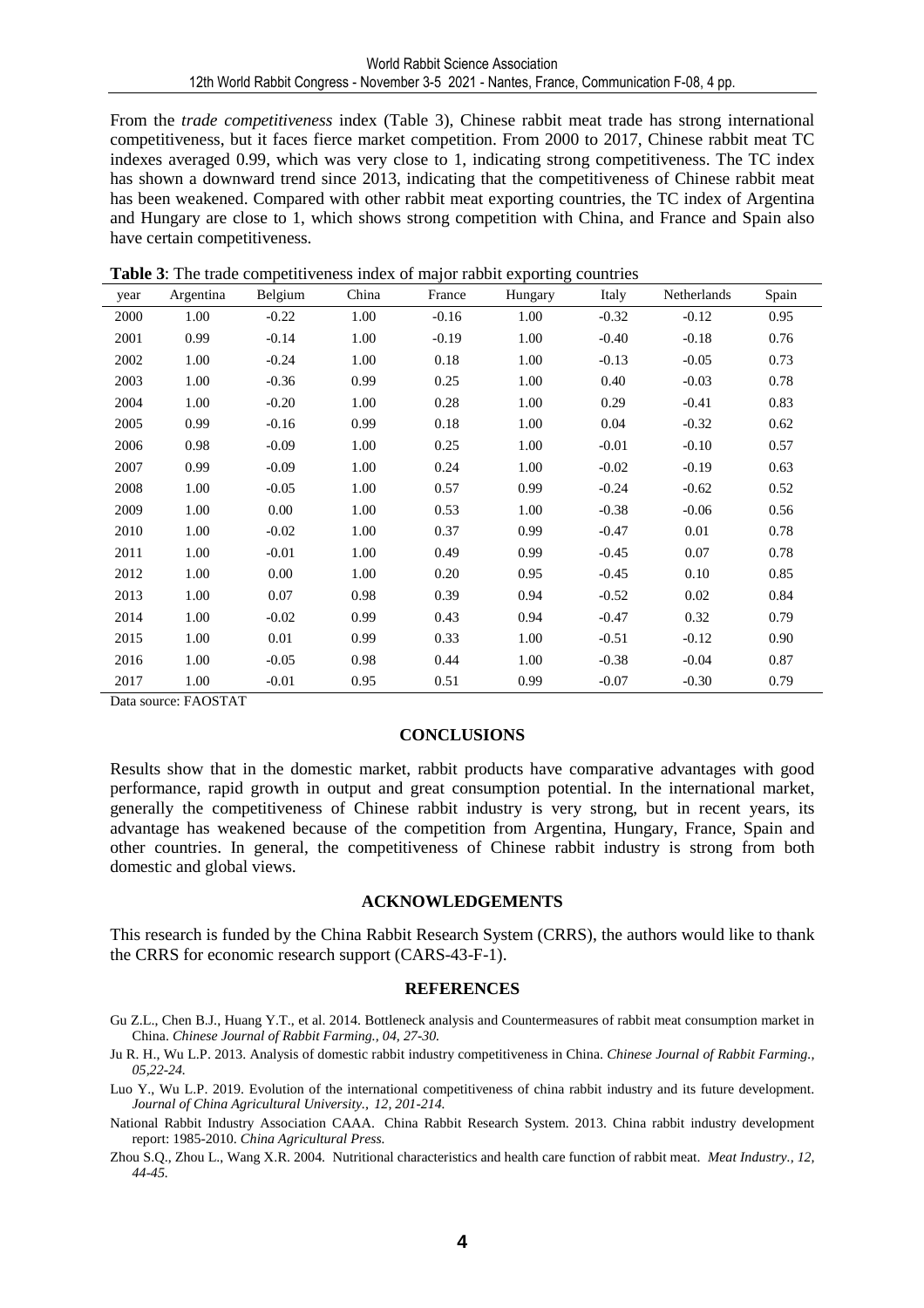# *Analysis of the Competitiveness of Chinese Rabbit Industry*

**Whantes. Fran** 

Danyang LI & Laping WU College of Economics and Management

China Agricultural University



**figalité** Fraternite









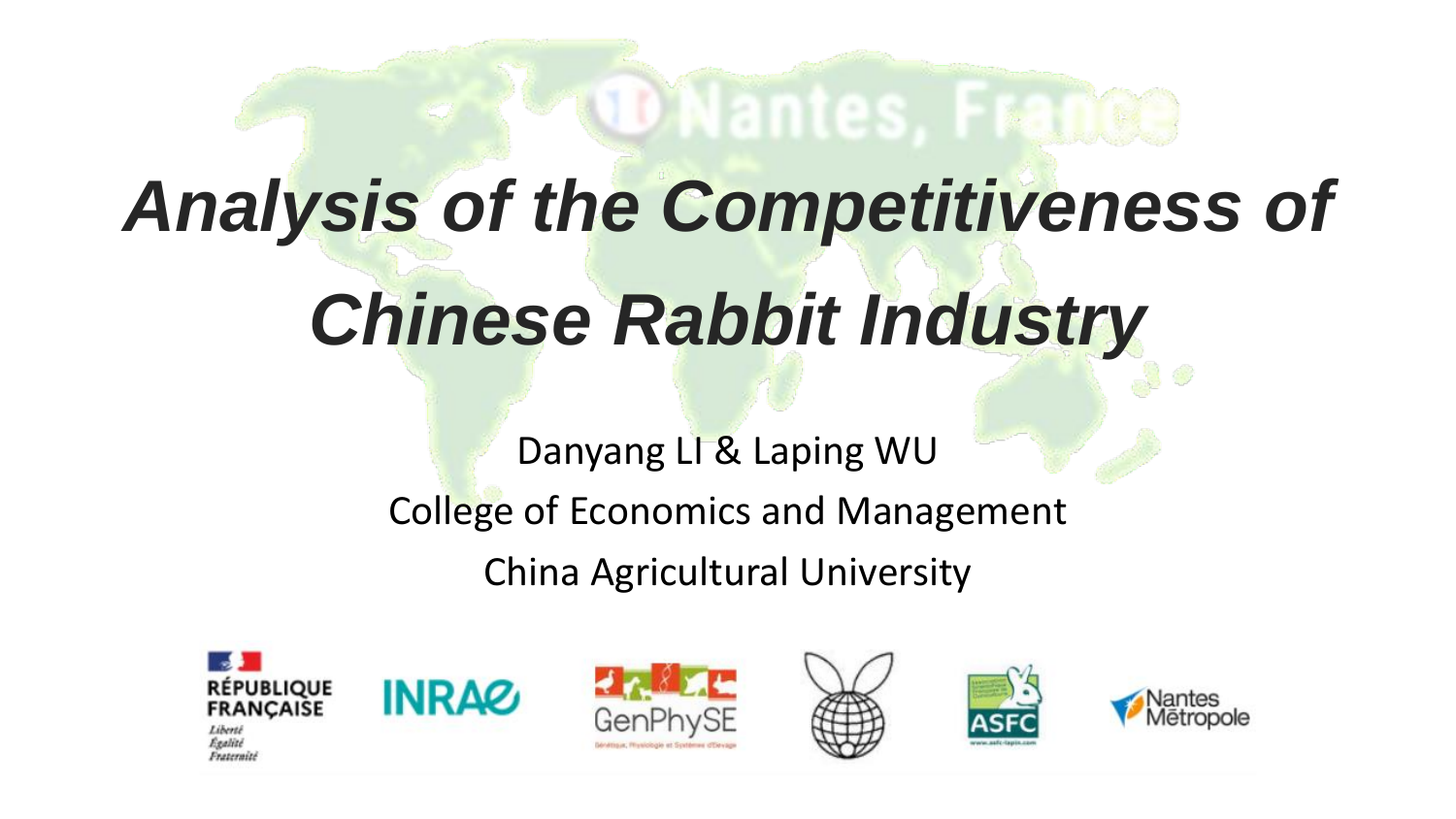## **1. INTRODUCTION**



- ⚫ Long history of rabbit breeding in China.
- Well-developed rabbit industry in China.

| <b>vear</b> | production                 | global market share | growth rate |
|-------------|----------------------------|---------------------|-------------|
|             | $1961 - 1985$ <60,000 tons | $7\%$               | 7.22%       |
| 1986-2017   | 900,000 tons               | 62.9%               | 8.51%       |

- ⚫ Facing adjustment and gradual recovery in recent years.
- $\Box$  Whether Chinese rabbit industry still has advantages?
- $\blacksquare$  How competitive the rabbit industry is?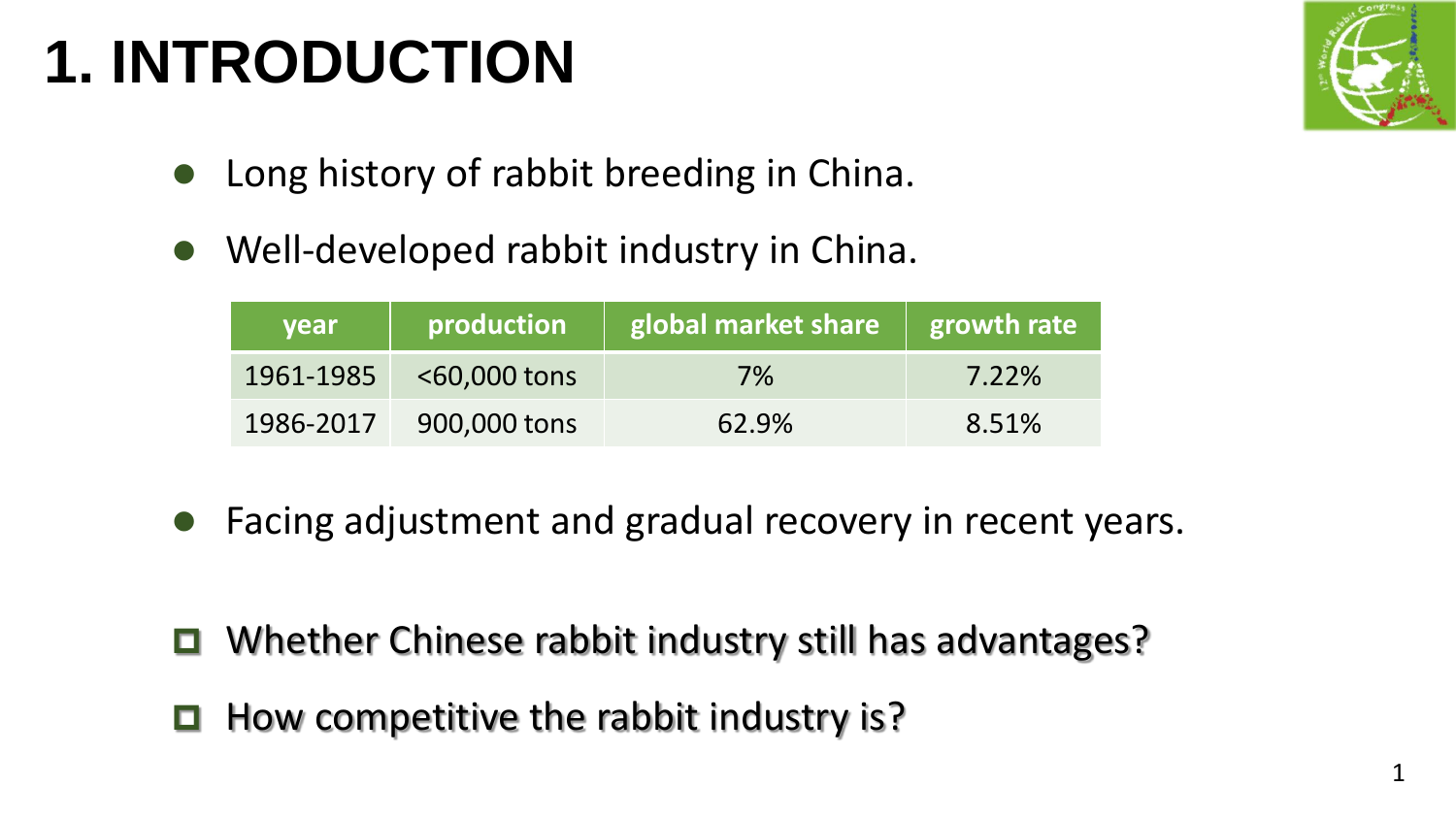## **2. MATERIALS AND METHODS**

## ⚫**Domestic Market**

- Comparative Advantages
- Production Trend
- Consumption Potential
- ⚫**International Market**
	- International Market Share (IMS)
	- Revealed Comparative Advantage (RCA)
	- Trade Competitiveness (TC)

 $RCA_{ij} = (X_{ij}/X_{it})/(X_{wj}/X_{wt})$  $TC_{ij} = (X_{ij} - M_{ij})/(X_{ij} + M_{ij})$ 

 $IMS_i = \frac{X_i}{X_{i}} \times 100\%$ 

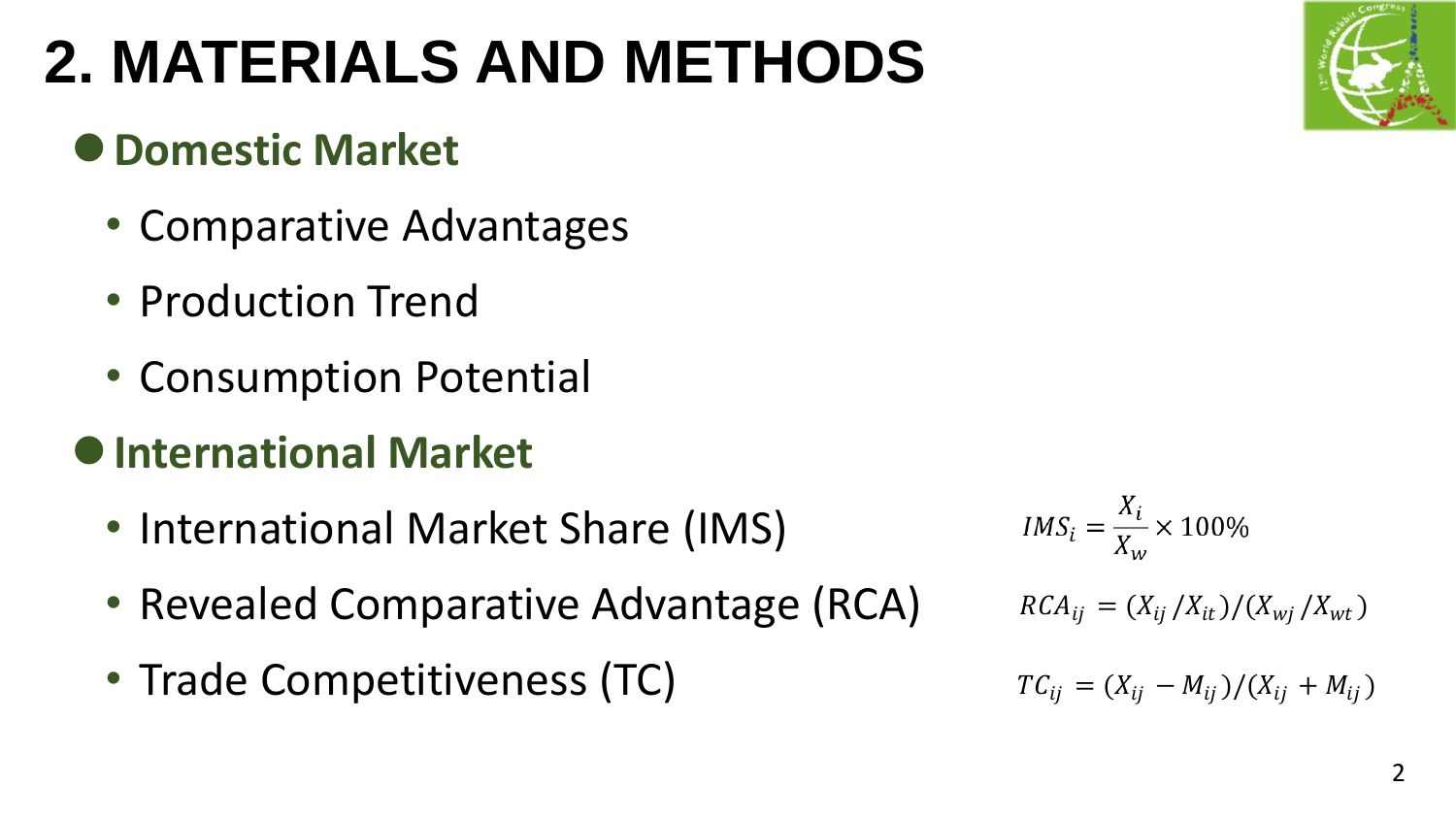## **3. RESULTS AND DISCUSSION** ⚫ Domestic competitiveness analysis



**Figure 1:** Nutritional characteristics of major meat Data source: Gu et al. (2014), Peng et al. (2004)



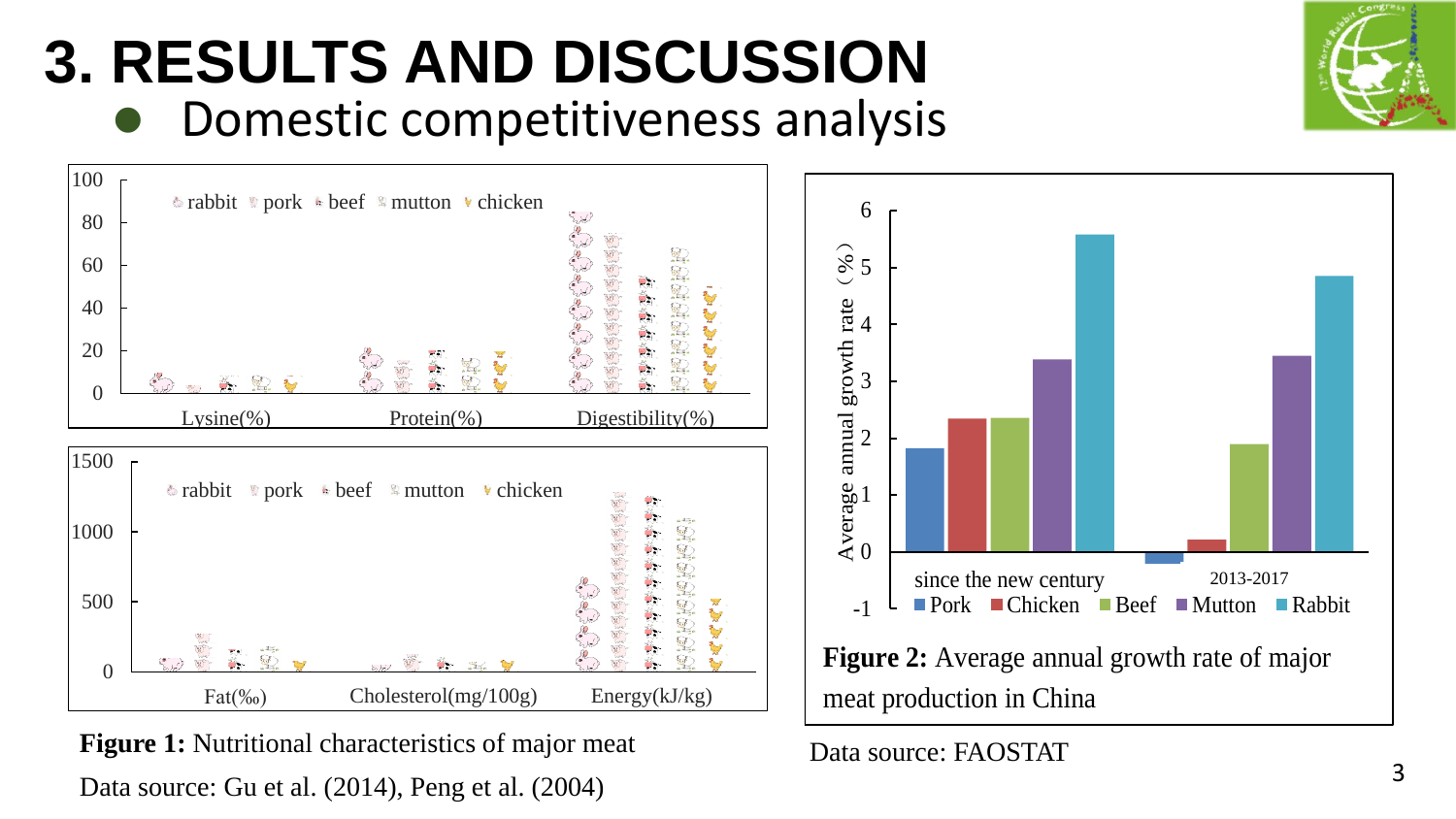

### ● International competitiveness analysis

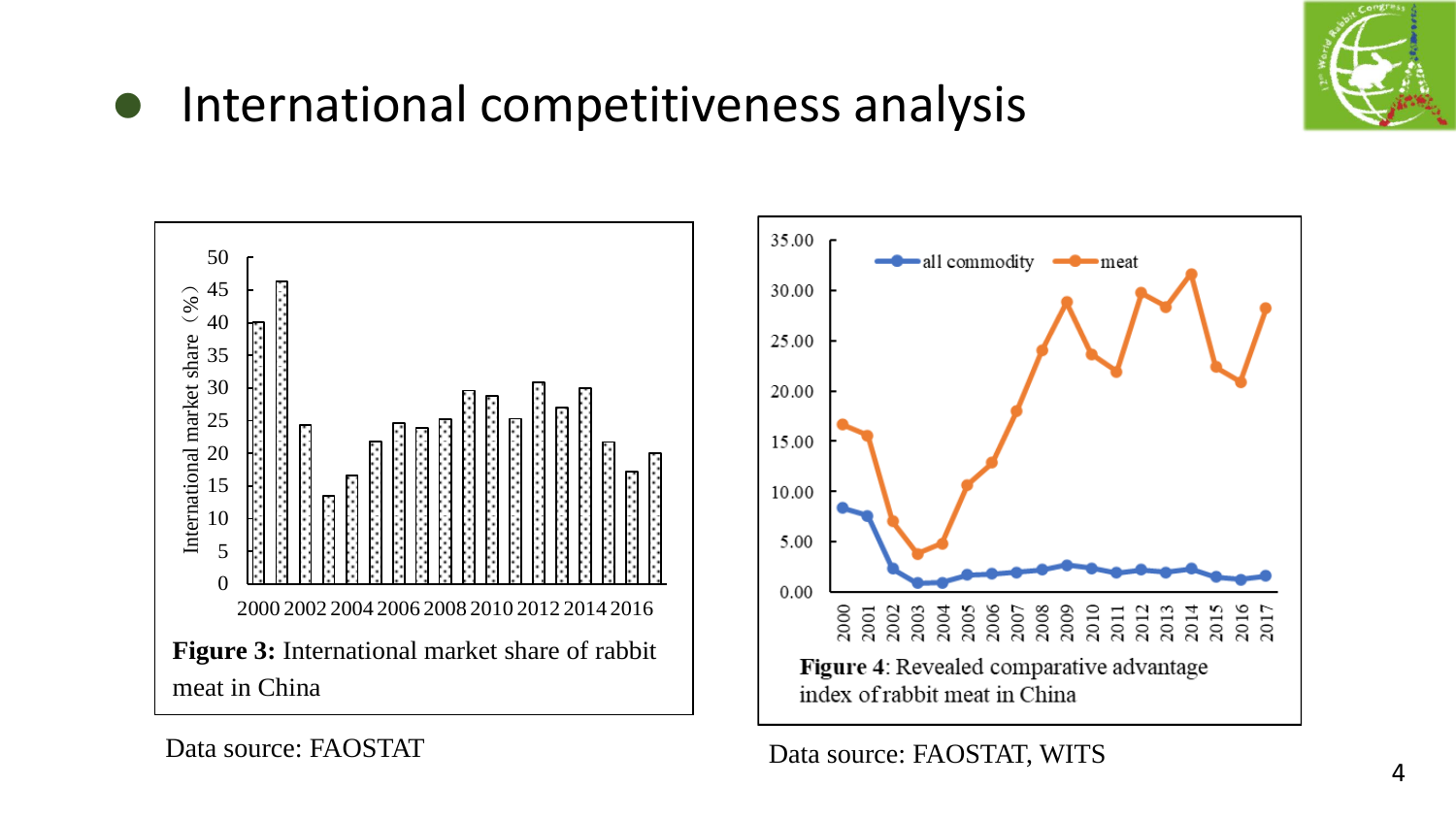## ⚫ International competitiveness analysis



**Table 1**: The trade competitiveness index of major rabbit exporting countries

| year | Argentina | <b>Belgium</b> | <b>China</b> | <b>France</b> | <b>Hungary</b> | <b>Italy</b> | <b>Netherlands</b> | <b>Spain</b> |
|------|-----------|----------------|--------------|---------------|----------------|--------------|--------------------|--------------|
| 2000 | 1.00      | $-0.22$        | 1.00         | $-0.16$       | 1.00           | $-0.32$      | $-0.12$            | 0.95         |
| 2001 | 0.99      | $-0.14$        | 1.00         | $-0.19$       | 1.00           | $-0.40$      | $-0.18$            | 0.76         |
| 2002 | 1.00      | $-0.24$        | 1.00         | 0.18          | 1.00           | $-0.13$      | $-0.05$            | 0.73         |
| 2003 | 1.00      | $-0.36$        | 0.99         | 0.25          | 1.00           | 0.40         | $-0.03$            | 0.78         |
| 2004 | 1.00      | $-0.20$        | 1.00         | 0.28          | 1.00           | 0.29         | $-0.41$            | 0.83         |
| 2005 | 0.99      | $-0.16$        | 0.99         | 0.18          | 1.00           | 0.04         | $-0.32$            | 0.62         |
| 2006 | 0.98      | $-0.09$        | 1.00         | 0.25          | 1.00           | $-0.01$      | $-0.10$            | 0.57         |
| 2007 | 0.99      | $-0.09$        | 1.00         | 0.24          | 1.00           | $-0.02$      | $-0.19$            | 0.63         |
| 2008 | 1.00      | $-0.05$        | 1.00         | 0.57          | 0.99           | $-0.24$      | $-0.62$            | 0.52         |
| 2009 | 1.00      | 0.00           | 1.00         | 0.53          | 1.00           | $-0.38$      | $-0.06$            | 0.56         |
| 2010 | 1.00      | $-0.02$        | 1.00         | 0.37          | 0.99           | $-0.47$      | 0.01               | 0.78         |
| 2011 | 1.00      | $-0.01$        | 1.00         | 0.49          | 0.99           | $-0.45$      | 0.07               | 0.78         |
| 2012 | 1.00      | 0.00           | 1.00         | 0.20          | 0.95           | $-0.45$      | 0.10               | 0.85         |
| 2013 | 1.00      | 0.07           | 0.98         | 0.39          | 0.94           | $-0.52$      | 0.02               | 0.84         |
| 2014 | 1.00      | $-0.02$        | 0.99         | 0.43          | 0.94           | $-0.47$      | 0.32               | 0.79         |
| 2015 | 1.00      | 0.01           | 0.99         | 0.33          | 1.00           | $-0.51$      | $-0.12$            | 0.90         |
| 2016 | 1.00      | $-0.05$        | 0.98         | 0.44          | 1.00           | $-0.38$      | $-0.04$            | 0.87         |
| 2017 | 1.00      | $-0.01$        | 0.95         | 0.51          | 0.99           | $-0.07$      | $-0.30$            | 0.79         |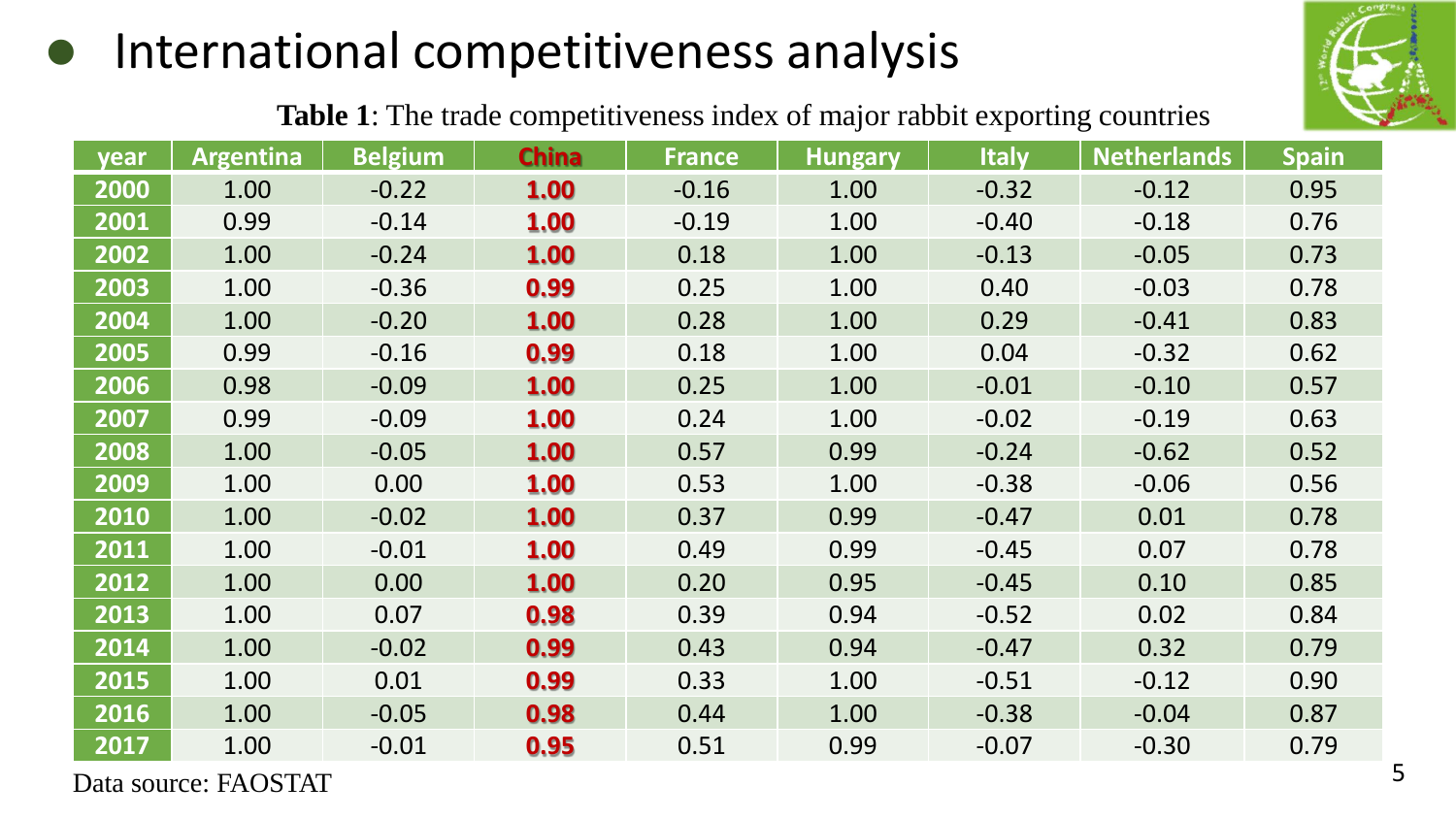## **4. CONCLUSIONS**



## ⚫ Domestic market

comparative advantages with good performance, rapid growth in output and great consumption potential

### ⚫ International market

the competitiveness is strong, but weakened in recent years because of the competition

## $\Box$  In general

the competitiveness of Chinese rabbit industry is strong from both domestic and global views